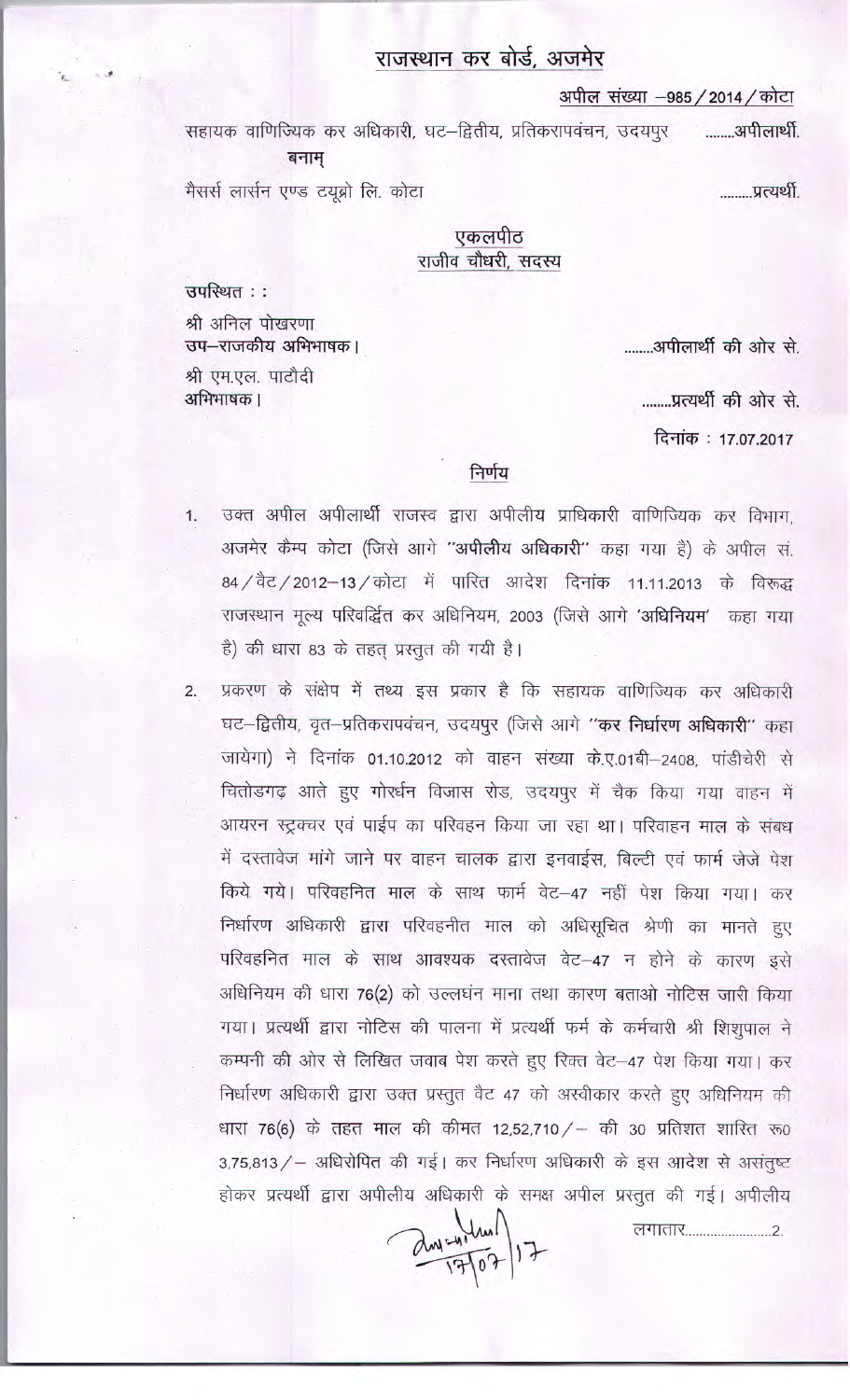अपील संख्या -985 / 2014 / कोटा

अधिकारी द्वारा माननीय उच्चतम न्यायालय के न्यायिक दृष्टांत मैसर्स डी.पी. मेटल्स के आलोक में आरोपित शारित को अपास्त कर दिया गया । अपीलीय अधिकारी के इस आदेश से व्यथित होकर विभाग द्वारा यह अपील पेश की गई है।

उभय पक्षों की बहस सूनी गई। 3.

 $4.$ 

 $-2 -$ 

बहस के दौरान राजस्व के विद्वान उपराजकीय अभिभाषक द्वारा अपीलीय अधिकारी के आदेश दिनांक 11.11.2013 का खण्डन करते हुए कथन किया कि परिवहनित माल "आयरन स्ट्रक्चर एवं पाईप" अधिसूचित श्रेणी की वस्तु है, जिसके परिवहन के दौरान घोषण पत्र वेट-47 होना आज्ञापक है। जांच के दौरान वाहन चालक द्वारा घोषणा प्रपत्र वेट-47 प्रस्तुत नहीं किया गया व प्रत्यर्थी फर्म द्वारा अपने जवाब के साथ रिक्त घोषण पत्र वेट-47 पेश किया गया, जो कि अधिनियम की धारा 76(2) का उल्लघंन है। अतः कर निर्धारण अधिकारी द्वारा अधिनियम की धारा 76(6) के तहत् शारित का आरोपण किया गया था, जिससे अपीलीय अधिकारी द्वारा अपास्त कर दिया गया, जो की विधि विरूद्ध है। राजस्व के विद्वान उपराजकीय अभिभाषक अपने इस कथन क साथ निवेदन किया कि राजस्व की अपील स्वीकार कर अपीलीय अधिकारी के आदेश दिनांक 11.11.2013 को निरस्त की जाये।

प्रत्यर्थी के विद्वान अभिभाषक द्वारा अपीलीय आदेश का समर्थन करते हुए कथन 5. किया गया कि प्रत्यर्थी एक ठेकेदार है। प्रत्यर्थी द्वारा पांडीचेरी साईड से चितौडगढ़ की साईड पर कनस्ट्रेशन के काम में आना वाला सामान परिवहनित किया गया था। न कि विक्रय या स्टॉक ट्रांसफर किया था। अतः इस माल पर वेट-47 की कोई आवश्यकता नहीं थी। परन्तु कर निर्धारण अधिकारी द्वारा इसे विकय मानते हुए वेट-47 की अनिवार्यता मानते हुए शास्ति का आरोपण किया गया है जो अविधिक था। अपीलीय अधिकारी द्वारा तथ्यों की सही व्याख्या करते हुए व विधिक प्रावधानों के अनुकूल आदेश पारित किया है इसमें किसी प्रकार की हस्तक्षेप की आवश्यकता नहीं है। अपने इस कथन के साथ विद्वान अभिभाषक द्वारा राजस्व द्वारा प्रस्तुत अपील खारिज की जाकर अपीलीय आदेश को यथावत रखे जाने का निवेदन किया। अपने कथन के समर्थन में विद्वान अभिभाषक द्वारा मैसर्स डी.पी. मैटल्स 124 एस.टी.सी. 611 एवं मैसर्स शेरा टैक इण्डिया बनाम ए.सी.टी.ओ भिवाडी के न्यायिक दृष्टांत पेश किये। उभय पक्षों की बहस सुनी गई तथा पत्रावली एवं दस्तावेजों का अवलोकन किया गया 6. तथा उद्धरित न्यायिक दृष्टांत का ससम्मन अध्ययन किया गया।

विभागीय पत्रावली से स्पष्ट है कि प्रत्यर्थी द्वारा पांडीचेरी से चितौडगढ़ जो आयरन 7. स्ट्रक्चर एवं पाईप परिवहनित किया गया। वक्त चैंकिग वाहन चालक द्वारा उपलब्ध दस्तावेजों में किसी भी प्रकार की अनियमितता नहीं पाई गई। परिवहनित माल लगातार...........................3.

June 17/07/17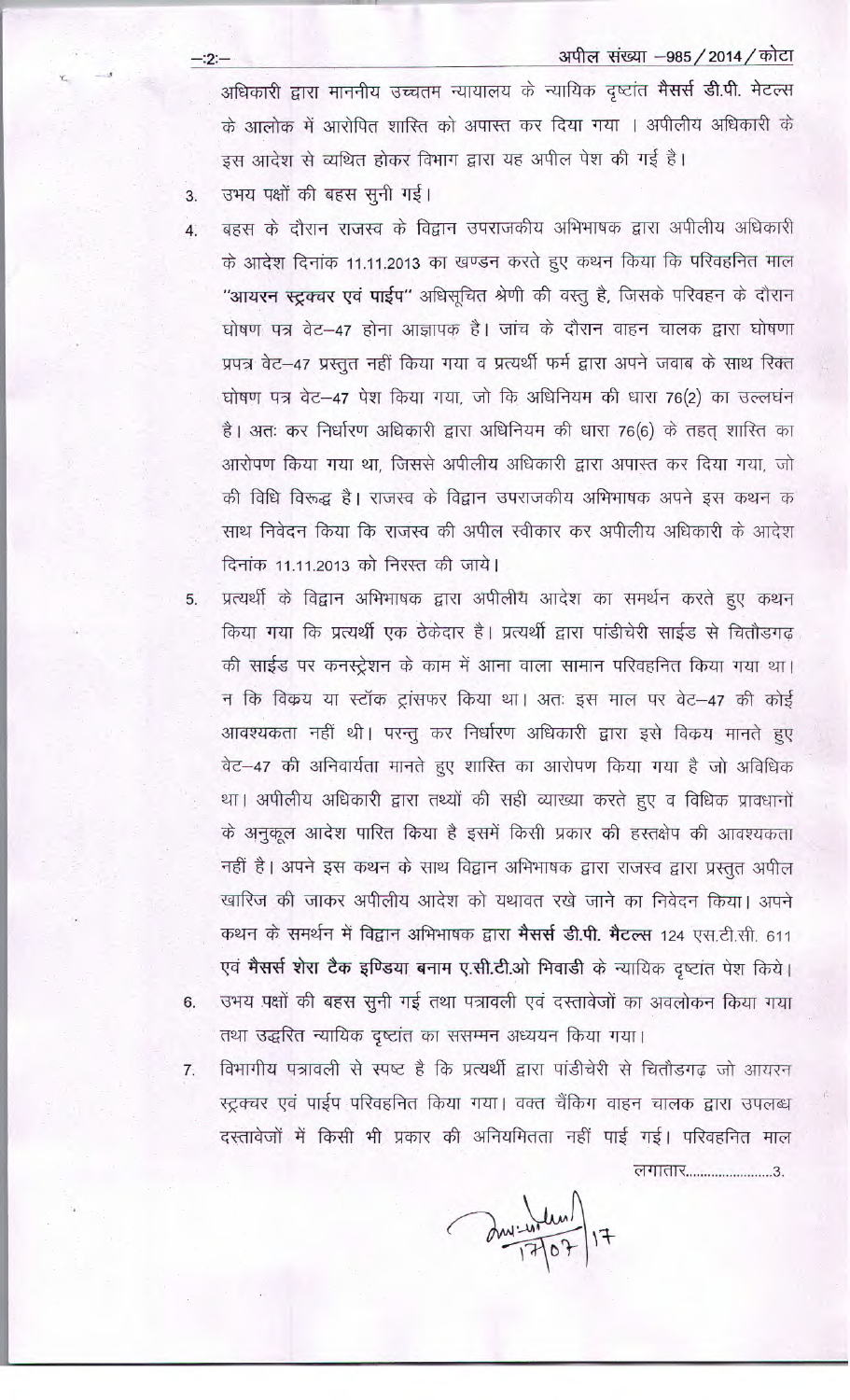### अपील संख्या -985 / 2014 / कोटा

अधिसूचित श्रेणी का था तथा उसके साथ प्रारूप वैट-47 नहीं पाया गया। कर निर्धारण अधिकारी द्वारा प्रत्यर्थी फर्म को अधिनियम की धारा 76(2) के नियम 53 के तहत नोटिस जारी किया गया। नोटिस की पालना में फर्म के द्वारा अधिकृत कर्मचारी द्वारा लिखित जवाब पेश करते हुए वैट-47 पेश किया गया। जिसे कर निर्धारण अधिकारी द्वारा अस्वीकार करते हुए शास्ति का आरोपण किया गया। अपीलीय अधिकारी के समक्ष अपील पेश करने पर अपीलीय अधिकारी द्वारा माननीय उच्चतम न्यायालय के न्यायिक दृष्टांत मैसर्स डी.पी. मैटल्स 124 एस.टी.सी. 611 के आलोक में, आरोपित शास्ति अपास्त की गईं।

8.

 $-3 -$ 

इस संबंध में माननीय उच्चतम न्यायालय द्वारा न्यायिक दृष्टांत (2001) 124 एस.टी. सी. 611 स्टेट ऑफ राजस्थान बनाम डी.पी. मैटल्स में निम्न सिद्धान्त प्रतिपादित किया गया है:--

"................... Once the ingredients of section 78(5) are established, after giving a hearing and complying with the principles of natural justice, there is no discretion not to levy or levy lesser amount of penalty. If by mistake some of the documents are not readily available at the time of checking principles of natural justice may require some opportunity being given to produce the same."

न्यायिक दृष्टांत **मैसर्स डी.पी. मैटल्स** 124 एस.टी.सी. 611 में प्रतिपादित सिद्धान्तों का मैसर्स शेरा टैक इण्डिया बनाम ए.सी.टी.ओ भिवाडी S.B. Sales Tax Revision Petition No. 190/2012 निर्णय दिनांक 07.01.2013 के मामले में अनसरण किया गया ज़िसके सारगर्भित अंश निम्न प्रकार है:--

"The Hon'ble supreme court of India in case of D.P. metals (supra) has categorically held that on show cause notice regard to alleged contravention/deficiency found in a respect of goods in transit, if the deficiency/contravention is removed, with the filing of the requisite document by the assessee imposition of penalty ought to be eschewed. In the instant case it is not in dispute that form VAT 47 was furnished to ACTO, who checked the viechle with the reply to show cause notice on the very same day. That being the position there is no escape from the inevitable conclusion that the petitioner assessee could not have been found in contravention of Section 76(2)(b) of the RVAT Act. Other documents such as invoice and transport receipt were also by the themselves indicative of the bonafides of the transit of the goods. Following in the case of DP metals (supra), I am of the considered view that at the first instance on the very same day petitioner assesse having furnished form VAT-47 to ACTO, and the petitioner could not have been found to be in contravention of section  $76(2)(b)$  of the RVAT Act or visited with penalty under section 76(6) of the RVAT Act."

प्रकरण के तथ्यों एवं अभिलेख के अवलोकन से यह स्पष्ट है कि प्रत्यर्थी द्वारा नोटिस 9.

के जवाब के साथ वेट-47 प्रस्तुत कर दिया गया था। अतः उपरोक्त

animaling